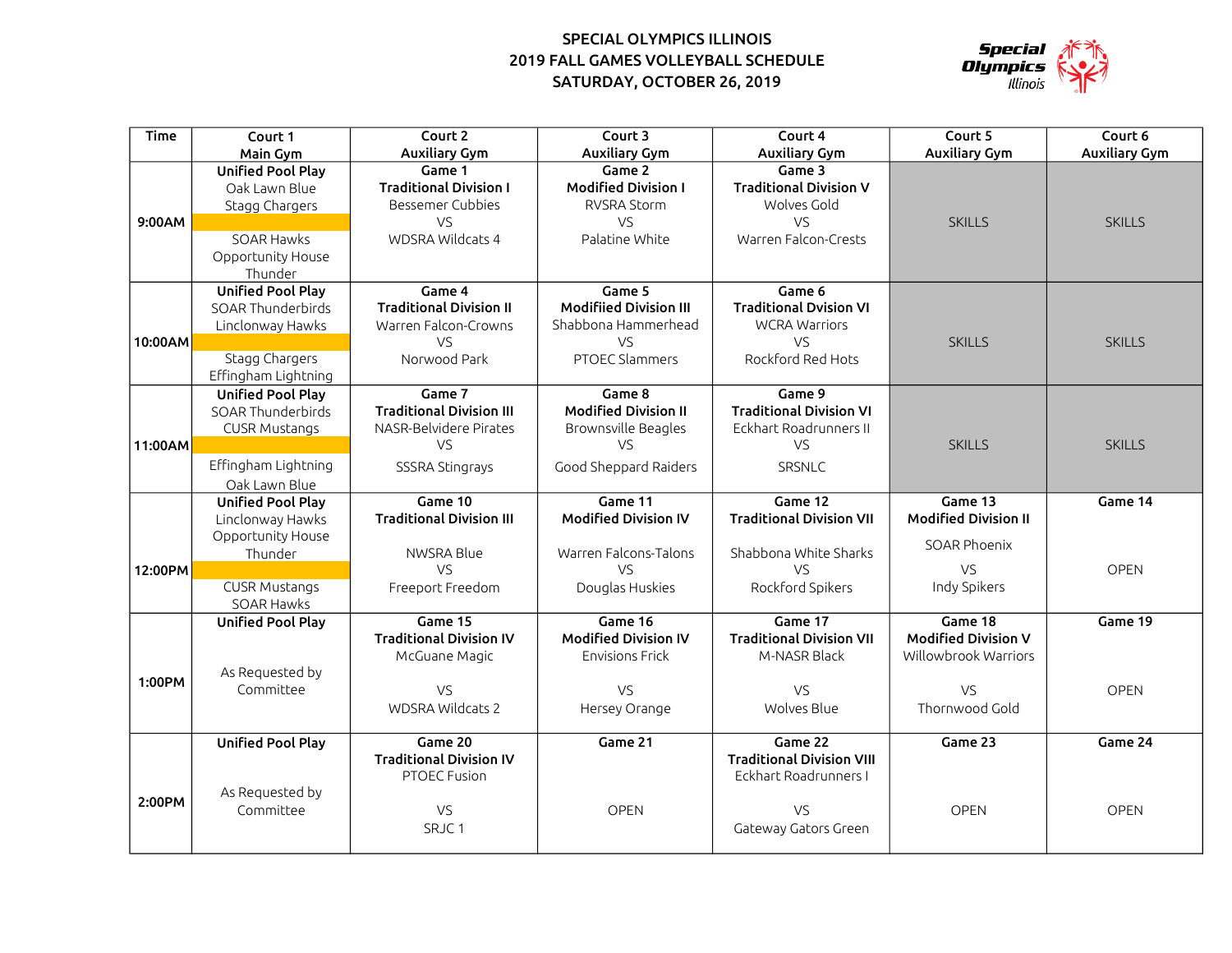## SUNDAY, OCTOBER 27, 2019 SPECIAL OLYMPICS ILLINOIS 2019 FALL GAMES VOLLEYBALL SCHEDULE



| <b>Time</b> | Court 1    | Court 2                         | Court 3                      | Court 4                          | Court 5                     | Court 6                        |
|-------------|------------|---------------------------------|------------------------------|----------------------------------|-----------------------------|--------------------------------|
|             | Main Gym   | <b>Auxiliary Gym</b>            | <b>Auxiliary Gym</b>         | <b>Auxiliary Gym</b>             | <b>Auxiliary Gym</b>        | <b>Auxiliary Gym</b>           |
|             | Game 24    | Game 25                         | Game 26                      | Game 27                          | Game 28                     | Game 29                        |
|             | Unified    | <b>Traditional Division I</b>   | <b>Modified Division III</b> | <b>Traditional Division VIII</b> | <b>Modified Division V</b>  | <b>Traditional Division II</b> |
|             |            | <b>WDSRA Wildcats 4</b>         | Shabbona Hammerhead          | Gateway Gators Green             | Thornwood Gold              | Norwood Park                   |
| 8:00 AM     | <b>TBA</b> | VS                              | VS.                          | <b>VS</b>                        | VS                          | VS                             |
|             |            | Jacksonville Blue               | <b>IRVSRA Pink Panthers</b>  | Eckhart Roadrunners I            | <b>FVSRA Gold</b>           | Orland Park 2                  |
|             | Game 30    | Game 31                         | Game 32                      | Game 33                          | Game 34                     | Game 35                        |
|             | Unified    | <b>Traditional Division V</b>   | <b>Modified Division I</b>   | <b>Traditional Division VII</b>  | <b>Modified Division IV</b> | <b>Traditional Division IV</b> |
|             |            | Warren Falcon-Crests            | Palatine White               | Consolation Game 12              | Consolation Game 11         | Consolation Game 15            |
| 9:00 AM     | <b>TBA</b> | VS                              | VS                           | VS                               | <b>VS</b>                   | VS                             |
|             |            | NISRA Spikers                   | McGuane Stars                | Consolation Game 17              | Consolation Game 16         | Consolation Game 20            |
|             |            |                                 |                              |                                  |                             |                                |
|             | Game 36    | Game 37                         | Game 38                      | Game 39                          | Game 40                     | Game 41                        |
|             | Unified    | <b>Traditional Division III</b> | <b>Modified Division II</b>  | <b>Traditional Division VII</b>  | <b>Modified Division IV</b> | <b>Traditional Division IV</b> |
|             |            | Consolation Game 7              | Consolation Game 8           | Winner Game 12                   | Winner Game 11              | Winner Game 15                 |
| 10:00AM     | <b>TBA</b> | VS.                             | <b>VS</b>                    | VS                               | <b>VS</b>                   | VS                             |
|             |            | Consolation Game 10             | Consolation Game 13          | Winner Game 17                   | Winner Game 16              | Winner Game 20                 |
|             | Game 42    | Game 43                         | Game 44                      | Game 45                          | Game 46                     | Game 47                        |
|             | Unified    | <b>Traditional Divison III</b>  | <b>Modified Division II</b>  | Unified                          | <b>Modified Division V</b>  | <b>Traditional Division II</b> |
|             |            | Winner Game 7                   | Winner Game 8                |                                  | <b>FVSRA Gold</b>           | Orland Park 2                  |
| 11:00AM     | <b>TBA</b> | VS                              | <b>VS</b>                    | <b>TBA</b>                       | VS                          | VS                             |
|             |            | Winner Game 10                  | Winner Game 13               |                                  | Willowbrook Warriors        | Warren Falcon-Crowns           |
|             |            |                                 |                              |                                  |                             |                                |
|             | Game 48    | Game 49                         | Game 50                      | Game 51                          | Game 52                     | Game 53                        |
|             | Unified    | <b>Traditional Division I</b>   | <b>Modified Division III</b> | Unified                          | <b>Modified Division I</b>  | <b>Traditional Division VI</b> |
|             |            | Jacksonville Blue               | <b>IRVSRA Pink Panthers</b>  |                                  | McGuane Stars               | Consolation Game 6             |
| <b>NOON</b> | <b>TBA</b> | VS                              | <b>VS</b>                    | <b>TBA</b>                       | VS                          | VS                             |
|             |            | <b>Bessemer Cubbies</b>         | PTOEC Slammers               |                                  | <b>RVSRA Storm</b>          | Consolation Game 9             |
|             | Game 54    | Game 55                         | Game 56                      | Game 57                          | Game 58                     | Game 59                        |
|             | Unified    | <b>Traditional Division V</b>   |                              | Unified                          |                             | <b>Traditional Division VI</b> |
|             |            | NISRA Spikers                   |                              |                                  |                             | Winner Game 6                  |
| 1:00 PM     | <b>TBA</b> | VS                              | <b>OPEN</b>                  | <b>TBA</b>                       | <b>OPEN</b>                 | VS                             |
|             |            | Wolves Gold                     |                              |                                  |                             | Winner Game 9                  |
|             |            |                                 |                              |                                  |                             |                                |

Note: Unified Schedule will be updated and distributed Saturday night at the Dance with changes from Saturday divisioning round